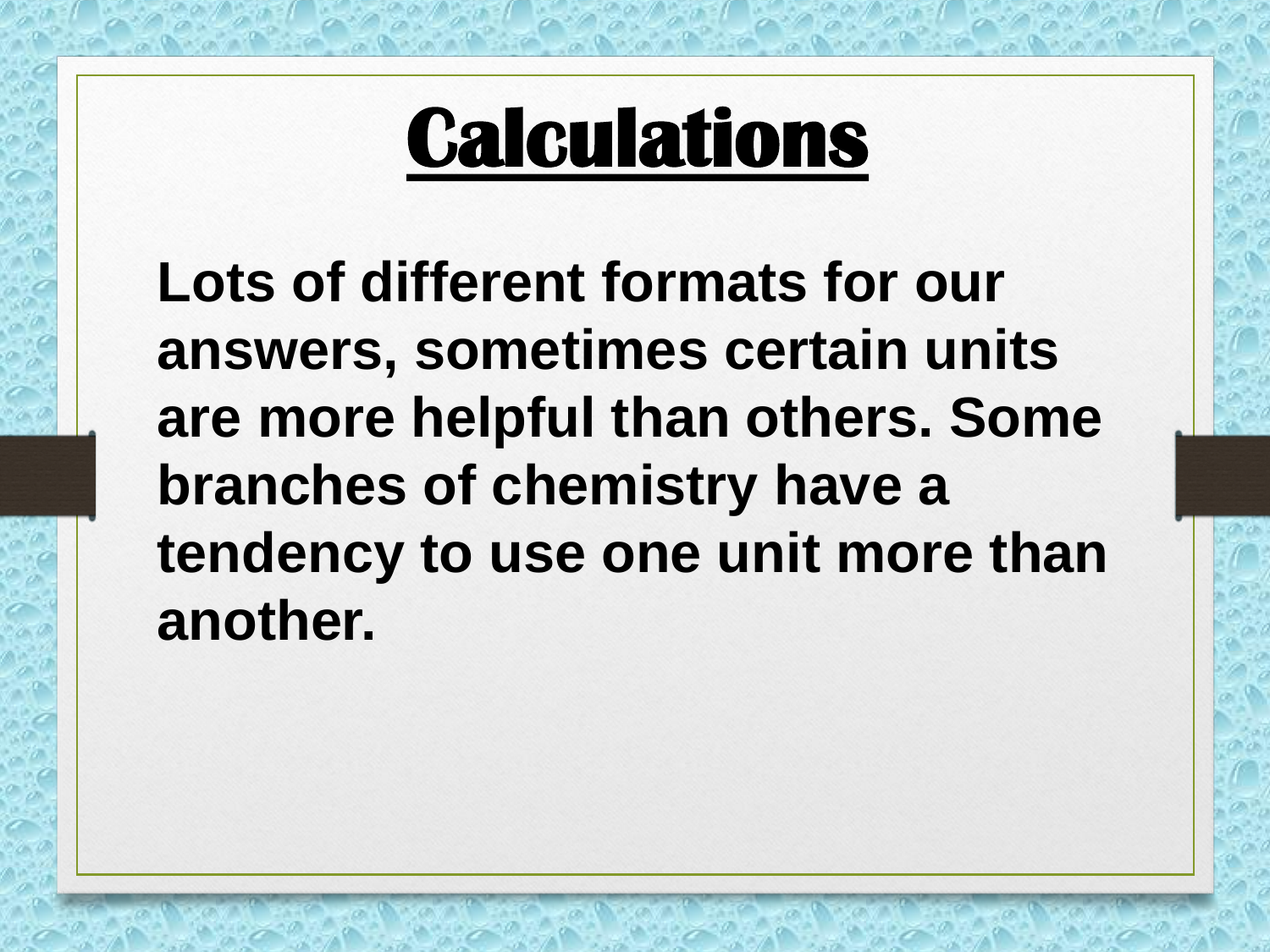# **N-40 – Solution Calculations**

#### Target: I can perform calculations related to solutions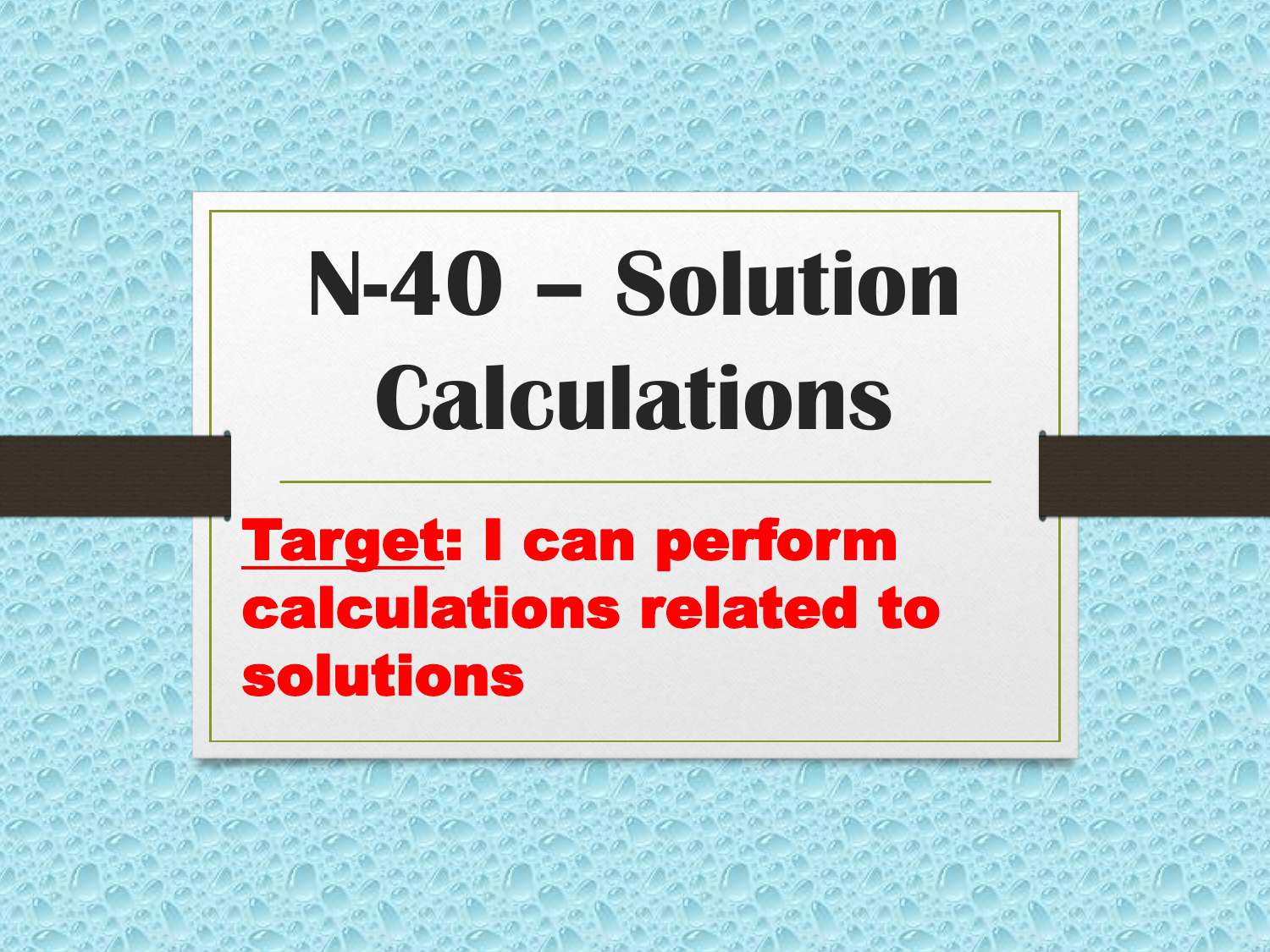### **Assumptions to make…**

#### **UNLESS TOLD OTHERWISE…**

- **Assume your solvent is water…it is the "Universal Solvent"**
- **Assume the density of your solution is the same as water (1mL = 1g)**

### **UNLESS TOLD OTHERWISE…**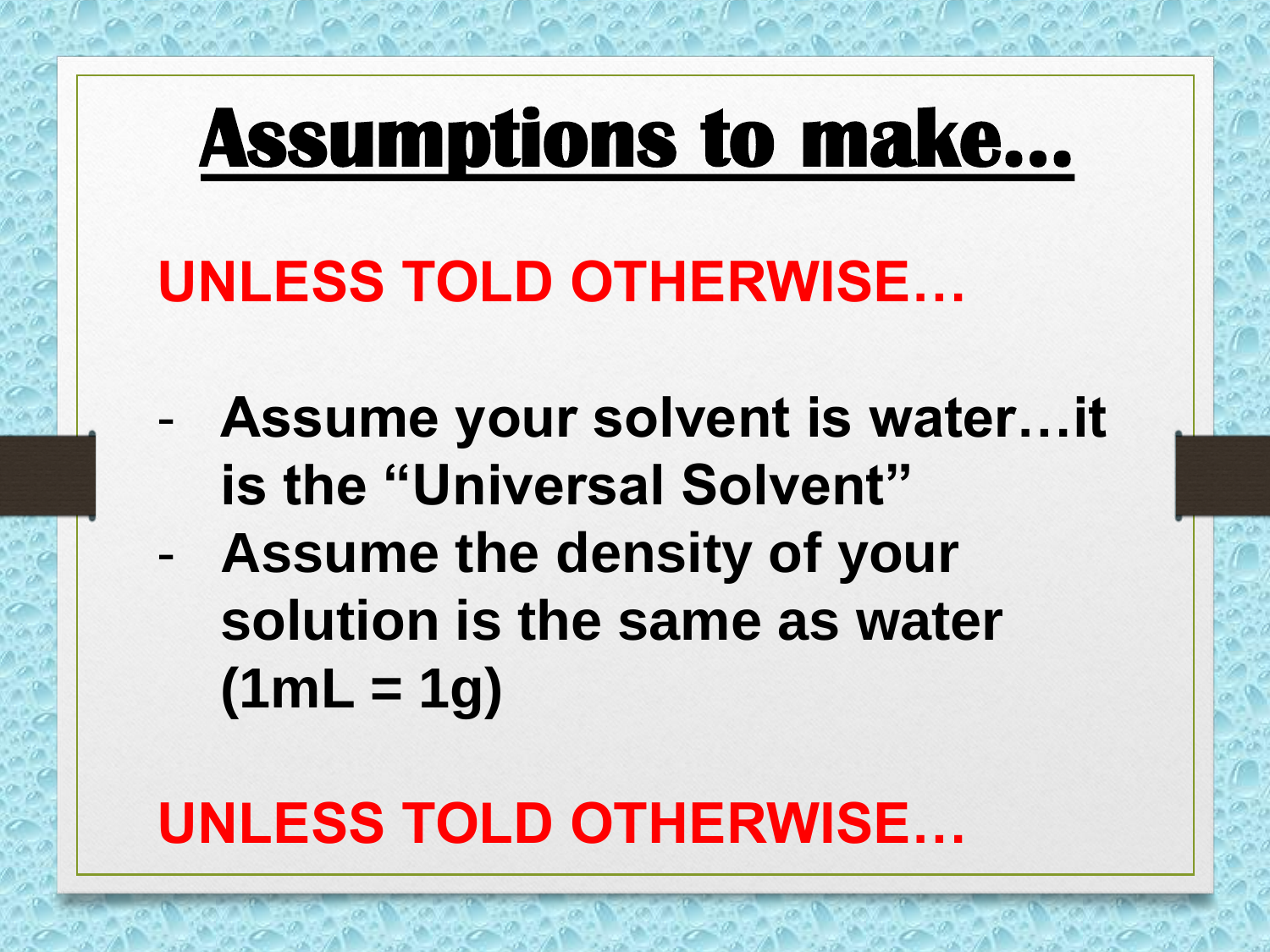## **Mass Percent or Percent Composition**

 $\overline{\phantom{a}}$ I

 $\bigg($ 

 $\setminus$ 

#### **Ratio of masses expressed as a %**

 $=$ 

*x*100 mass of solute<br>mass of solution *massof solute*<br>*Mass percent* =  $\left(\frac{mass of \, solute}{mass of \, solution}\right)$   $\int$  $\left.\rule{0pt}{10pt}\right.$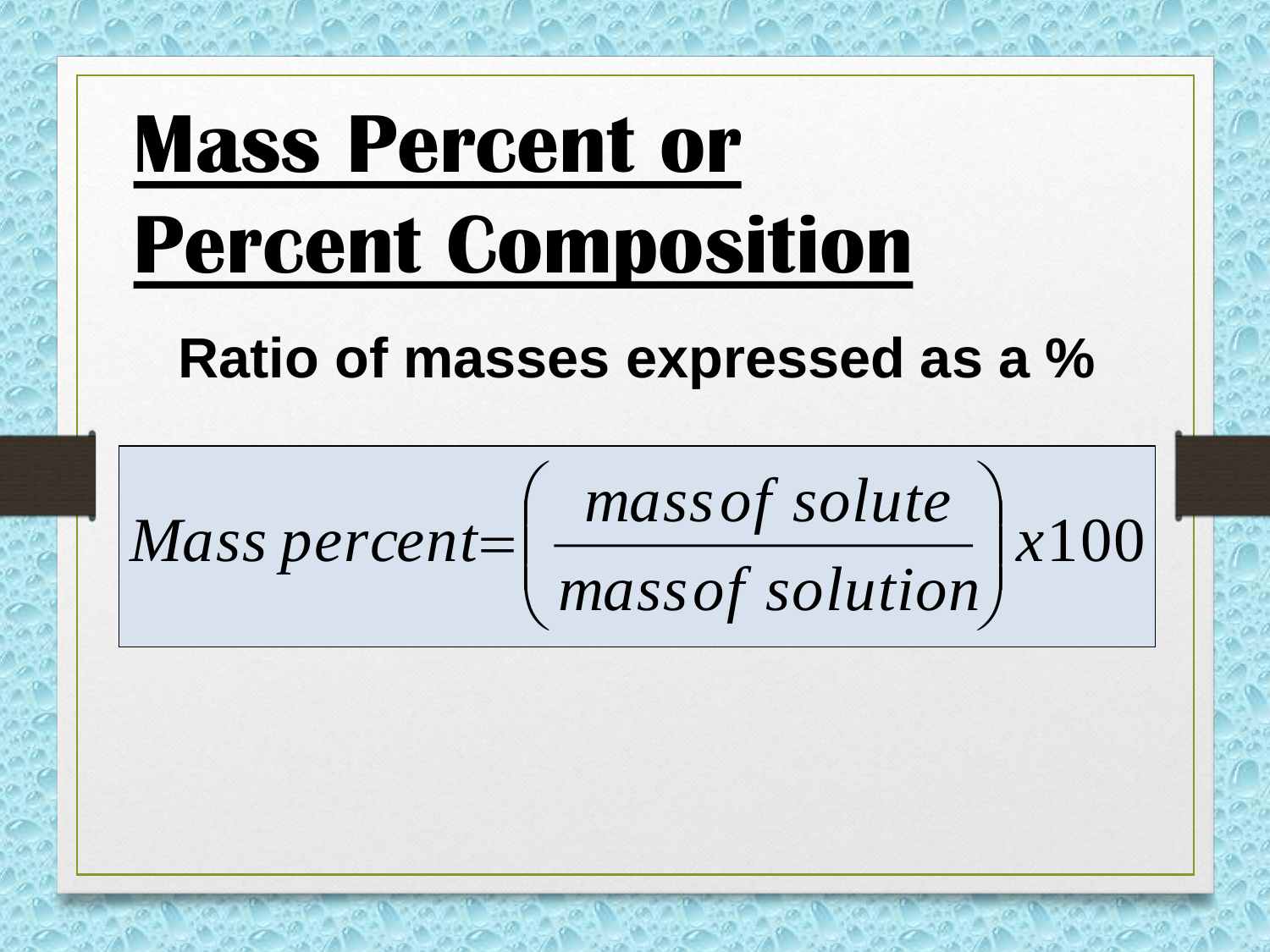### **Parts per Million - ppm**

**Ratio of masses but not expressed as a %, but rather out of one million – used when very low levels are significant like for pollution.** 

 $ppm =$ mass of solute 1,000,000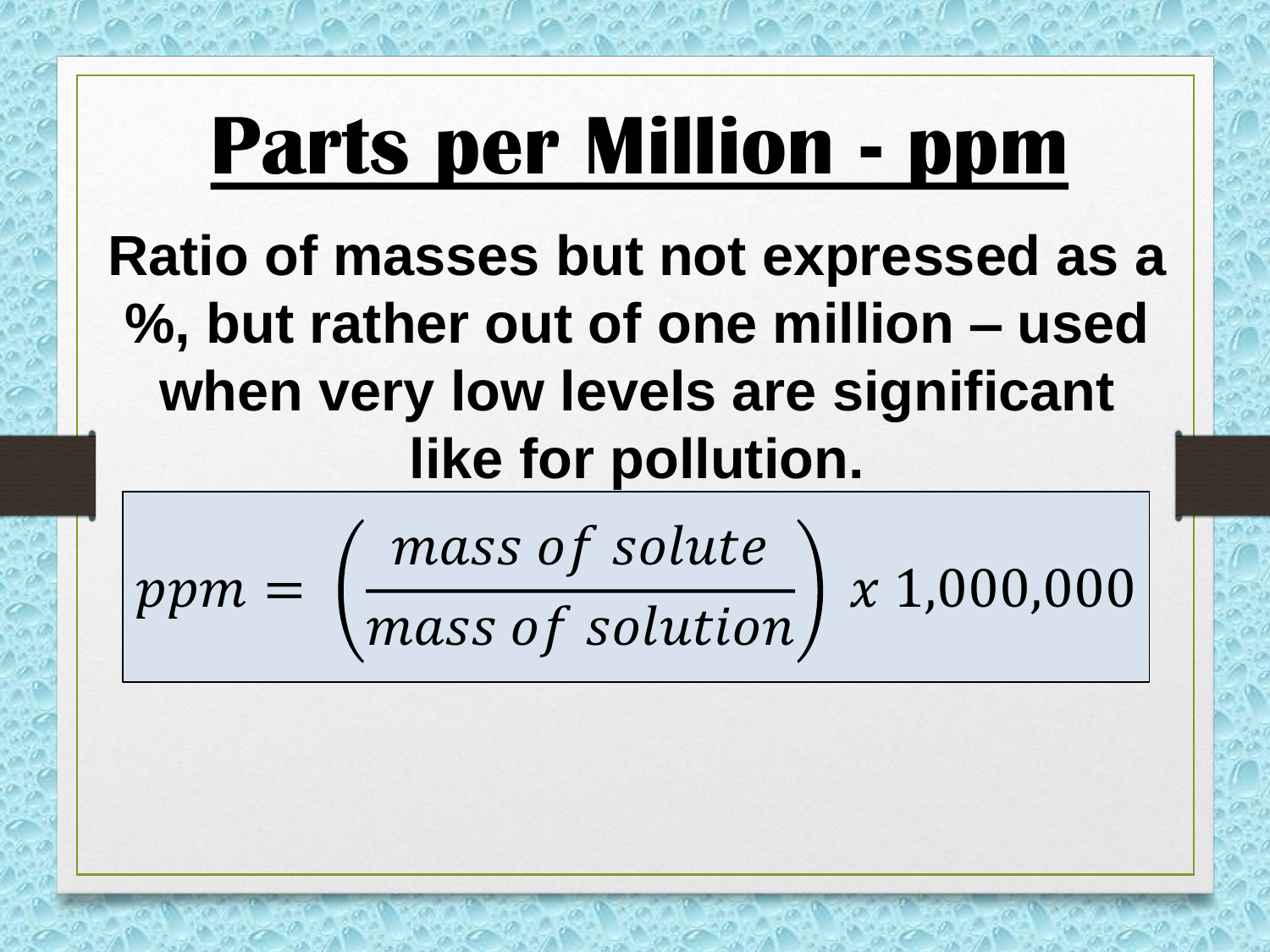### **Grams/Liter**

**Ratio of mass of solute to volume of solution. Easy for when measuring a solid solute dissolved in a liquid. Used to test solubility. "Quick and dirty" unit.** 

Grams per Liter =

mass of solute

Volume of solution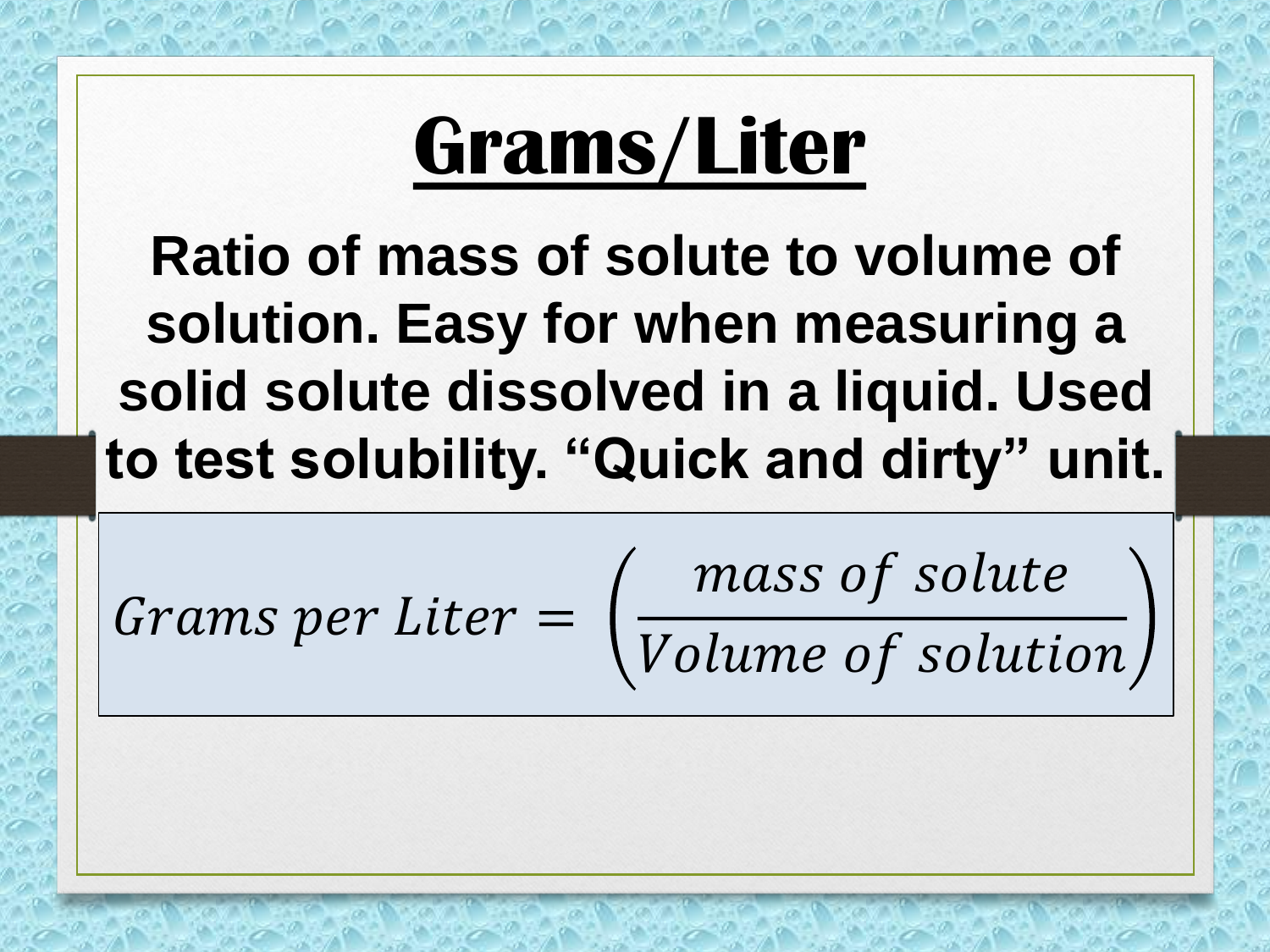### **Mole Fraction**

### Ratio of moles of solute  $n_A$ , to moles of total solution (solute  $n_A$  + solvent  $n_B$ )

 $n_A + n_B$ *A n Mole* fractionof  $A = \chi_A$  $=\chi_{A}^{\dagger}$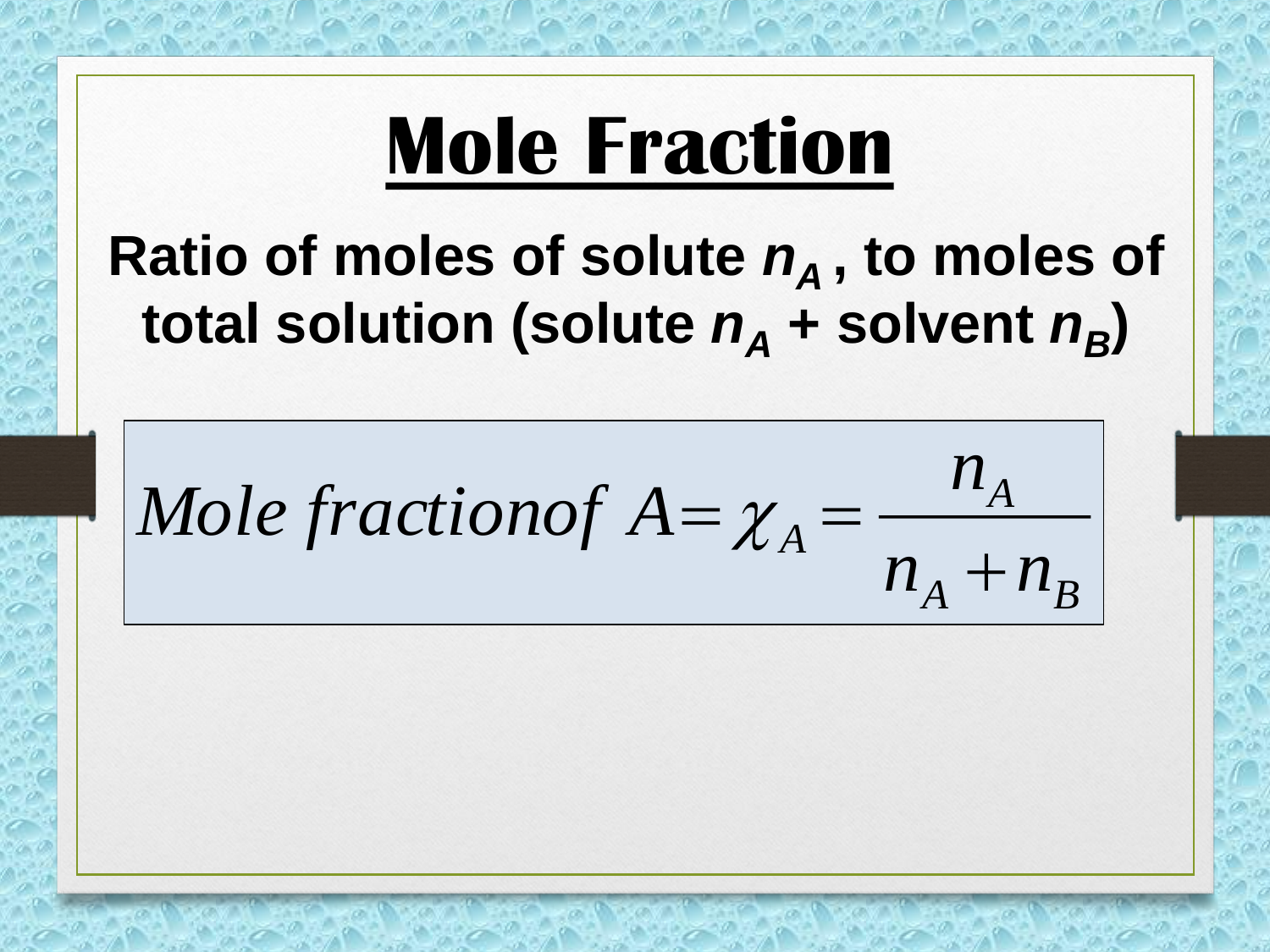### **Molarity – the best one!**

**Ratio of moles of solute to liters of solution. Similar to grams/L but converting it to moles lets us perform chemistry calculations better. Always trying to get to moles anyway!**

*Literof solution*  $Molarity = M = \frac{molesof\,solute}{\frac{1}{2}}$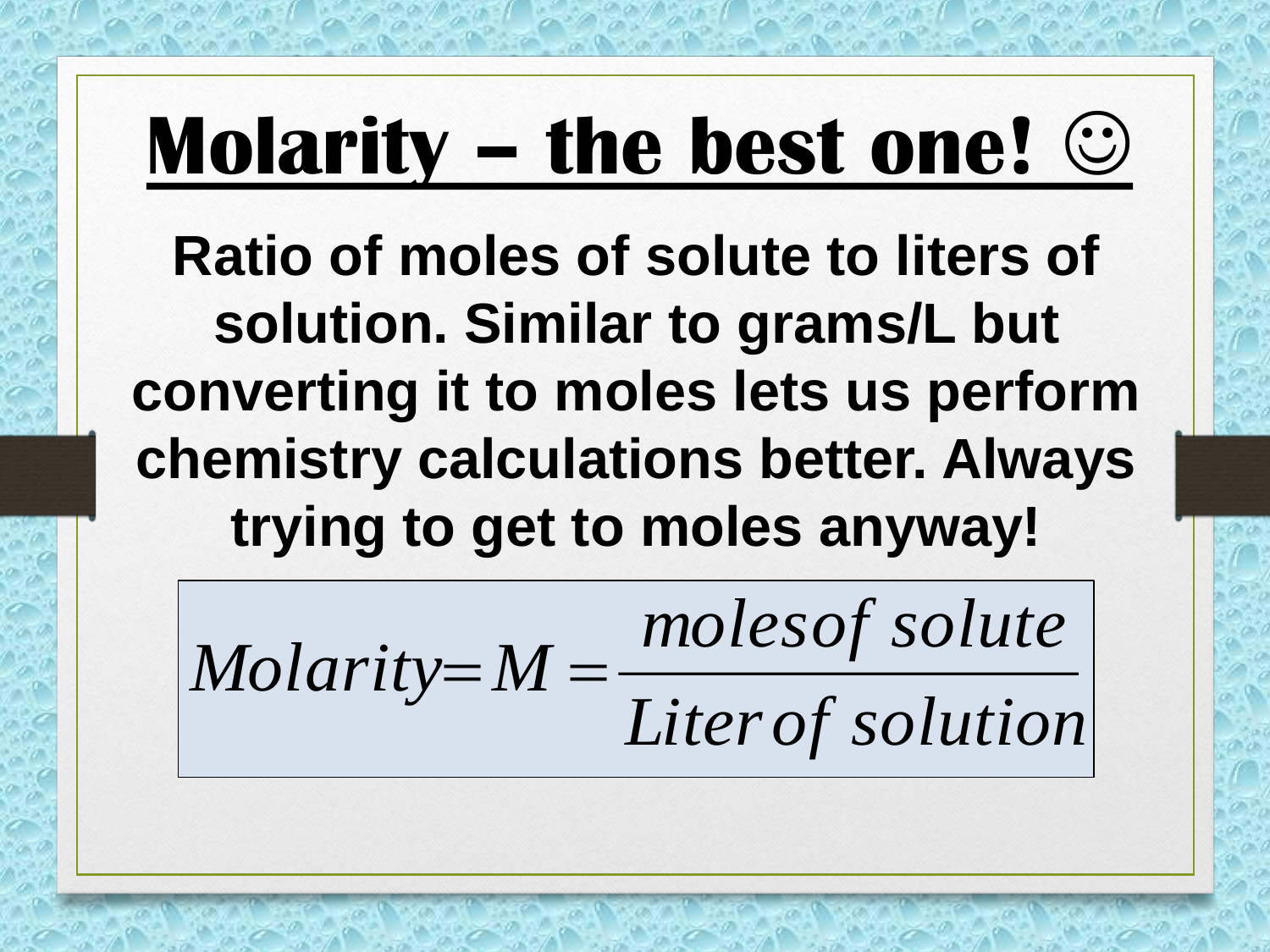#### **Practice #1**

**734 grams of lithium sulfate are dissolved to make 2500 mL of solution. What is the Molarity?**

**Convert 734 grams of Li2SO<sup>4</sup> in moles.**

$$
\frac{734g \, Li_2SO_4}{109.962 \, g \, Li_2SO_4} = 6.68 \, mol
$$

 $M =$ Moles of solute Liters of solution = 6.68 2.500  $= 2.67 M$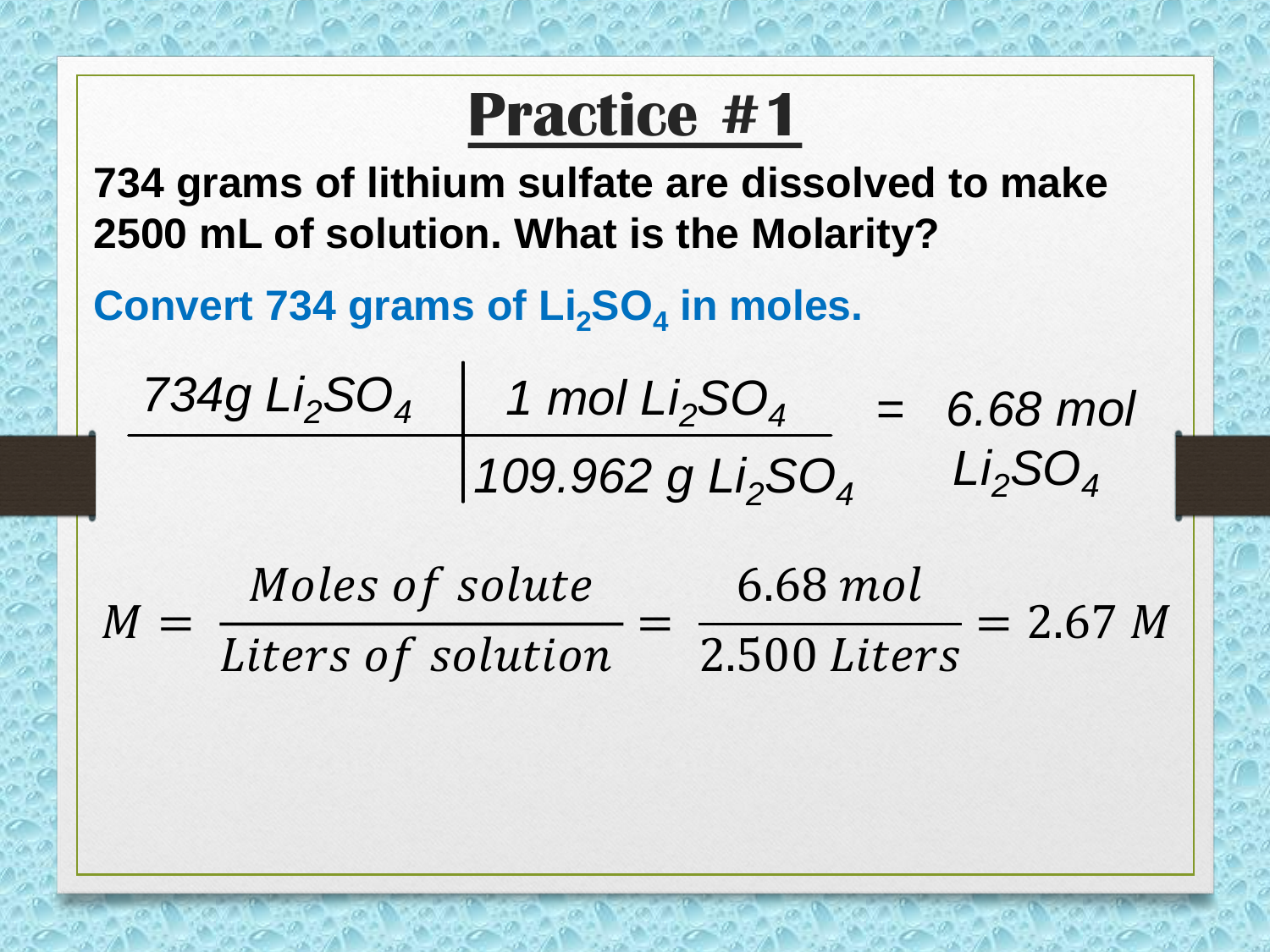#### **Practice #2**

**6.7 x 10-2 grams of Pb(C2H3O<sup>2</sup> )<sup>4</sup> are dissolved to make 3.5 mL of solution. What is the concentration?**

*1 mol*

*When not told what unit to use, assume molarity!*

*6.7 x 10-2 g*

 $Pb(C_2H_3O_2)_4$   $Pb(C_2H_3O_2)_4$  = 1.51 x 10<sup>-4</sup> mol *443.2 g Pb(C2H3O<sup>2</sup> )4 Pb(C2H3O<sup>2</sup> )4*

 $M =$ Moles of solute  $1.51 \times 10^{-4}$  mol Liters of solution = 0.0035

 $= 0.0432 M$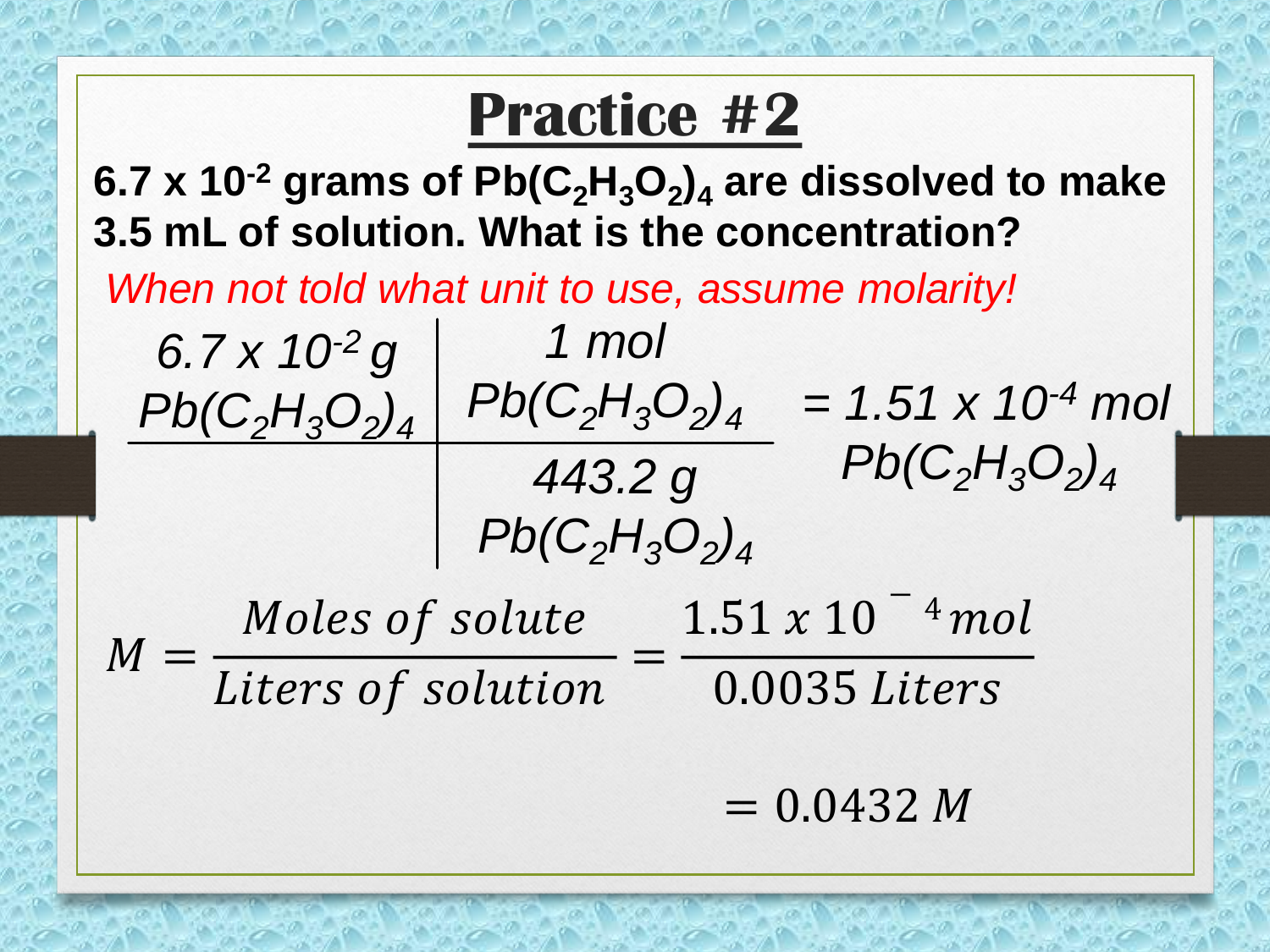### **Making Dilutions**

#### **When you take one more concentrated solution and take a small amount of it and dilute it down by adding more solvent.**

$$
M_1 V_1 = M_2 V_2
$$